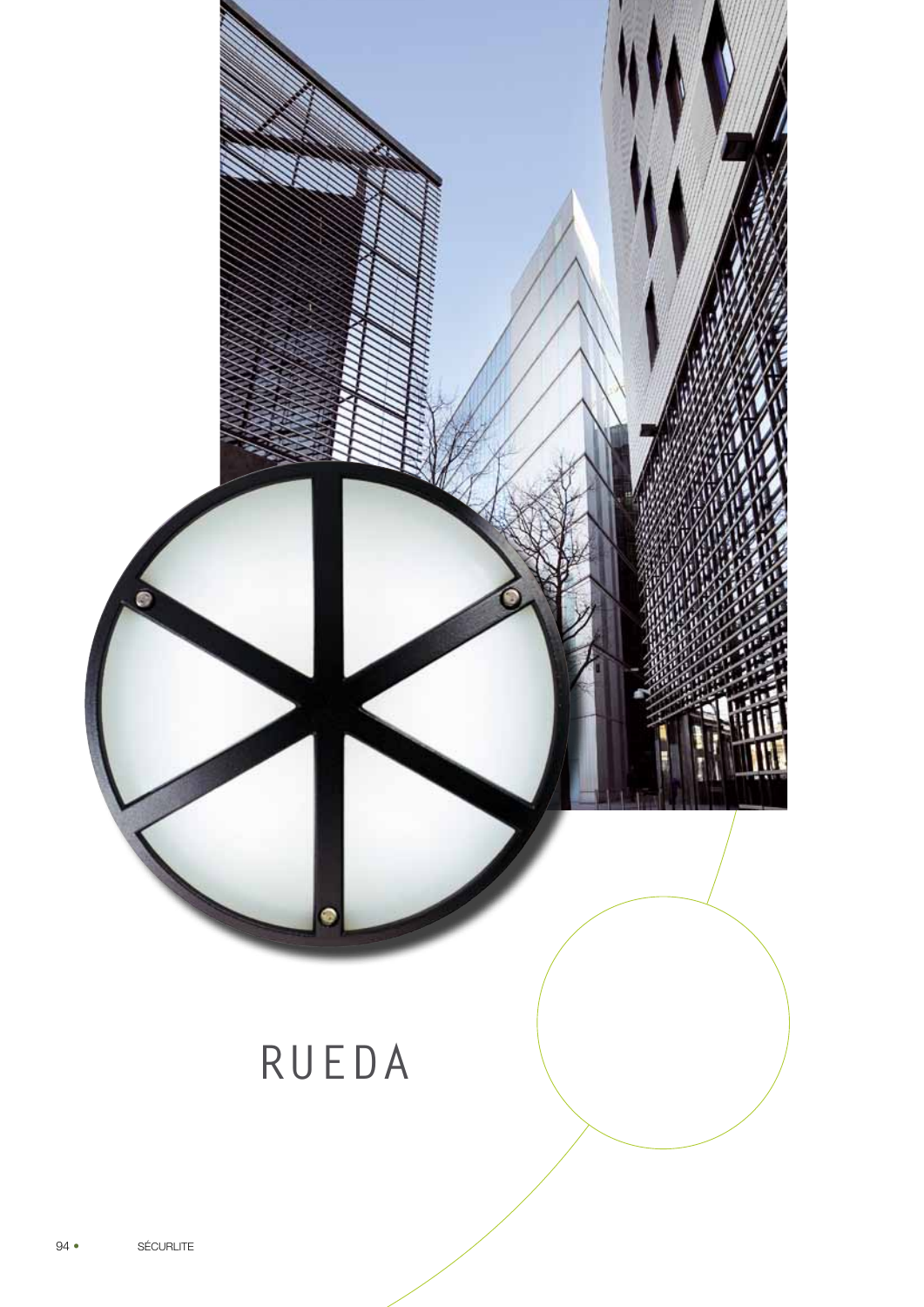



#### Specifications:

- Architectural luminaire resistant to 120 joules
- Die-cast marine grade aluminium base and grille
- Opal polycarbonate diffuser
- Tamperproof stainless steel screws
- Removable gear-tray



# RAL9006

Options: (please contact us)

Conventional ballast (switch start) Separate circuit Standard socket head screws



- $9 \times 1.2W$  LED
- Mounted on aluminium heat dissipation plate
- Average colour temperature: 3800 K / IRC (Ra) > 80
- Constant current 350 mA
- Average service life 50000 hours at 25 °C ambient temperature

#### Easy-Sensor® detection:

- 5.8 GHz microwave detector
- 360° detection range
- Sensitivity adjustable from 20 to 100%
- Daylight sensor: adjustable from 5 to 2000 Lux
- Adjustable timer: 10 seconds to 20 minutes
- Memorisation of settings in case of power failure.
- Maximum load: 500 W (fluorescent and LED), 800 W (incandescent)
- Standby power:  $0.9 W \pm 10\%$
- Operating temperature range: 20 °C to + 70 °C



Motion sensor operation may reduce the life time of fluorescent lamps. Recommended operating time: 20 min (12 min minimum).



 $H = \text{H}$  HF ballast (EEI = A2):

- Warm cathode HF ballast
- Non dimmable
- Power factor cos phi > 0.95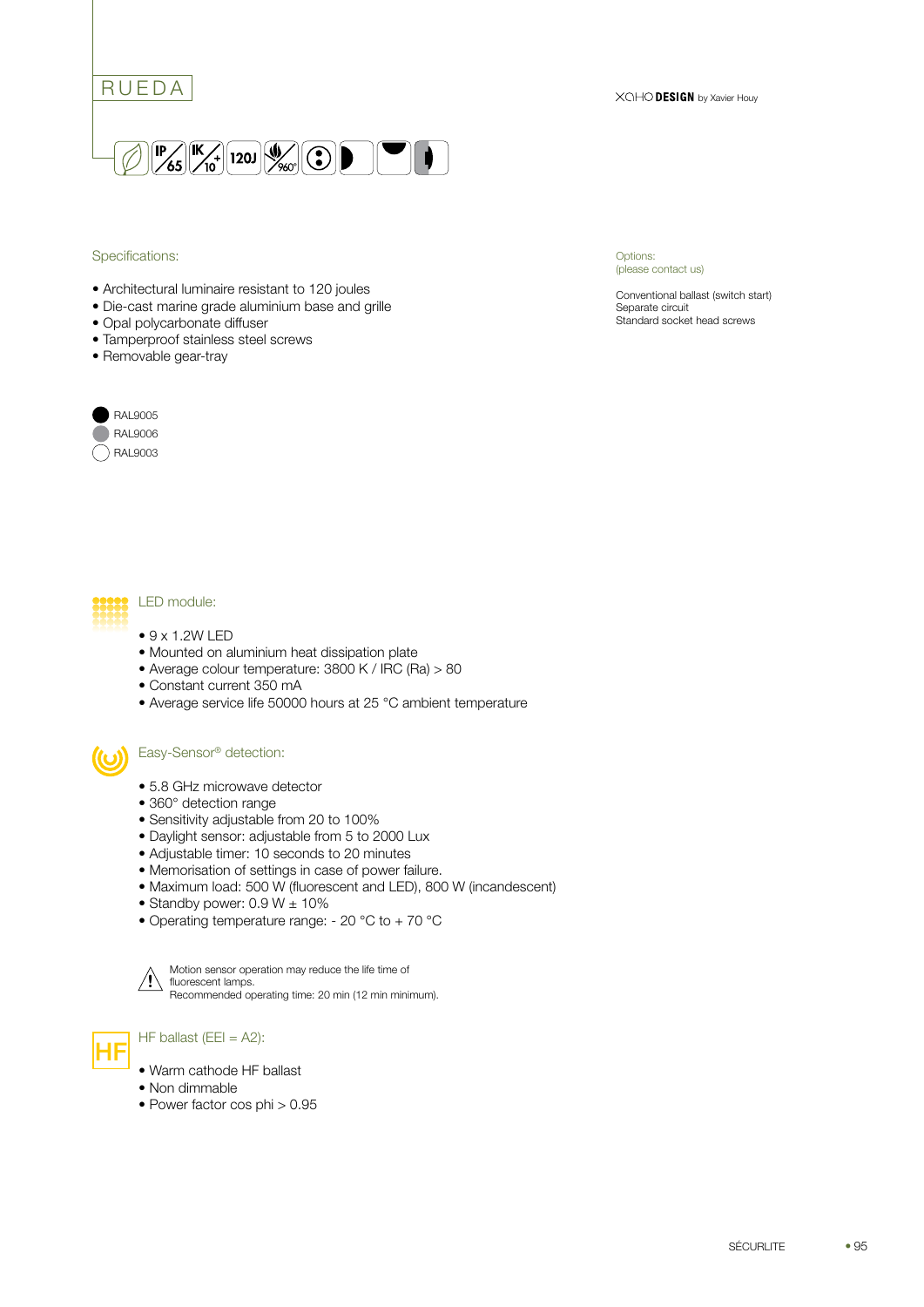





110



Recess mounting option: add suffix "-LSE" to the product code.

## 220-240 V AC / 50-60 Hz  $\bigoplus \nabla C$  C RoHS

| LAMP                                                                | Wattage |              |            |            |
|---------------------------------------------------------------------|---------|--------------|------------|------------|
| LED 9 x 1,2 W 350 mA                                                | 13 W    | LR1002       | LR1002-C02 | LR1002-C03 |
| LED $9 \times 1.2$ W 350 mA<br>+ Easy-Sensor <sup>®</sup> detection | 14 W    | <b>R1004</b> | LR1004-C02 | LR1004-C03 |

### FLUORESCENCE (HF)

LED

220-240 V AC / 50-60 Hz  $\bigoplus \overline{\mathbb{V}}$  (  $\in$  RoHS

|   | LAMP                          |                    |            |                |                |
|---|-------------------------------|--------------------|------------|----------------|----------------|
|   | 2 x 9 W TC-SE                 | 2G7                | LR3102-BHF | LR3102-BHF-C02 | LR3102-BHF-C03 |
| þ | $x$ 18 W TC-DE <sup>(1)</sup> | $G24q-2$           | LR3110-BHF | LR3110-BHF-C02 | LR3110-BHF-C03 |
|   | 1 x 16 W TC-DD(1)(2)          | GR <sub>10</sub> q | LR3106-BHF | LR3106-BHF-C02 | LR3106-BHF-C03 |
|   | $\vert$ x 21 W TC-DD(2)       | GR <sub>10</sub> q | LR3108-BHF | LR3108-BHF-C02 | LR3108-BHF-C03 |

(1) EEI = A3 (2) cos phi 0.60

Tamperproof tool see pages 204-205.